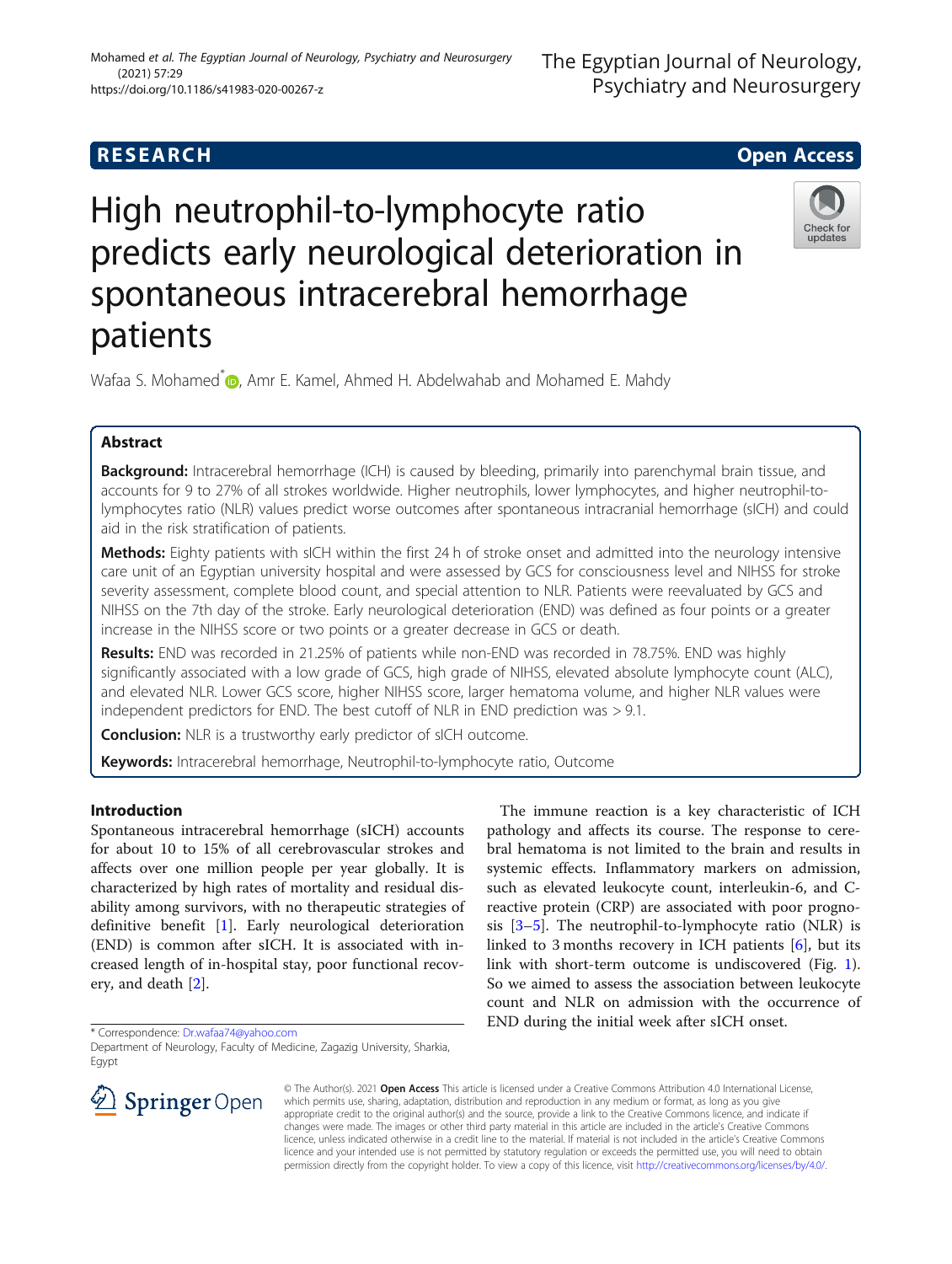<span id="page-1-0"></span>

#### Patients and methods

This prospective cohort study included 80 patients diagnosed with sICH within the first 24 h of stroke onset and admitted into the neurology intensive care unit.

#### Inclusion criteria

All patients were enrolled if their aged above 18 years old with first-ever sICH.

#### Exclusion criteria

Exclusion criteria included those who suffered from isolated intraventricular hemorrhage as the majority of these cases are associated with an underlying microvascular cause [[7\]](#page-4-0), hemorrhage secondary to a brain tumor, dural venous sinus thrombosis, patients on anticoagulants, patients receiving immune-modulatory treatment (e.g., corticosteroids, azathioprine, methotrexate, other cytostatic, and biological agents as monoclonal antibodies) as these agents alter the immune response of patients, patients with a head injury and surgery within 4 weeks preceding the event, patients with pre-existing infections like tuberculosis and hemorrhagic diseases or blood malignancies, patients with a severe degree of hepatic or renal disease, and patients with chest or urinary tract infection.

Patients were subjected to the following:

A full history was taken, including hypertension, diabetes mellitus, dyslipidemia, and smoking. General and neurological examination with assessment of consciousness state on admission using the Glasgow Coma Scale (GCS) and classifying our patients into three categories: those with a score of 3–7 (severely disturbed consciousness), 8–13 (moderately disturbed consciousness), and more than 13 (mildly disturbed consciousness) [[8\]](#page-4-0) and using the National Institutes of Health Stroke Scale (NIHSS) for stroke severity assessment. The severity of the stroke can be categorized according to the points of the score into mild  $(1-4)$ , moderate  $(5-15)$ , severe  $(16-20)$ , and extremely severe (21–42) [[9\]](#page-4-0).

#### Laboratory investigations

- Complete blood count with special attention to the total leukocytic count, absolute neutrophil count (ANC), absolute lymphocyte count (ALC), platelet count, and NLR (by dividing ANC by ALC).
- Blood glucose level and its correlation with the patient's history if he was a known diabetic or not,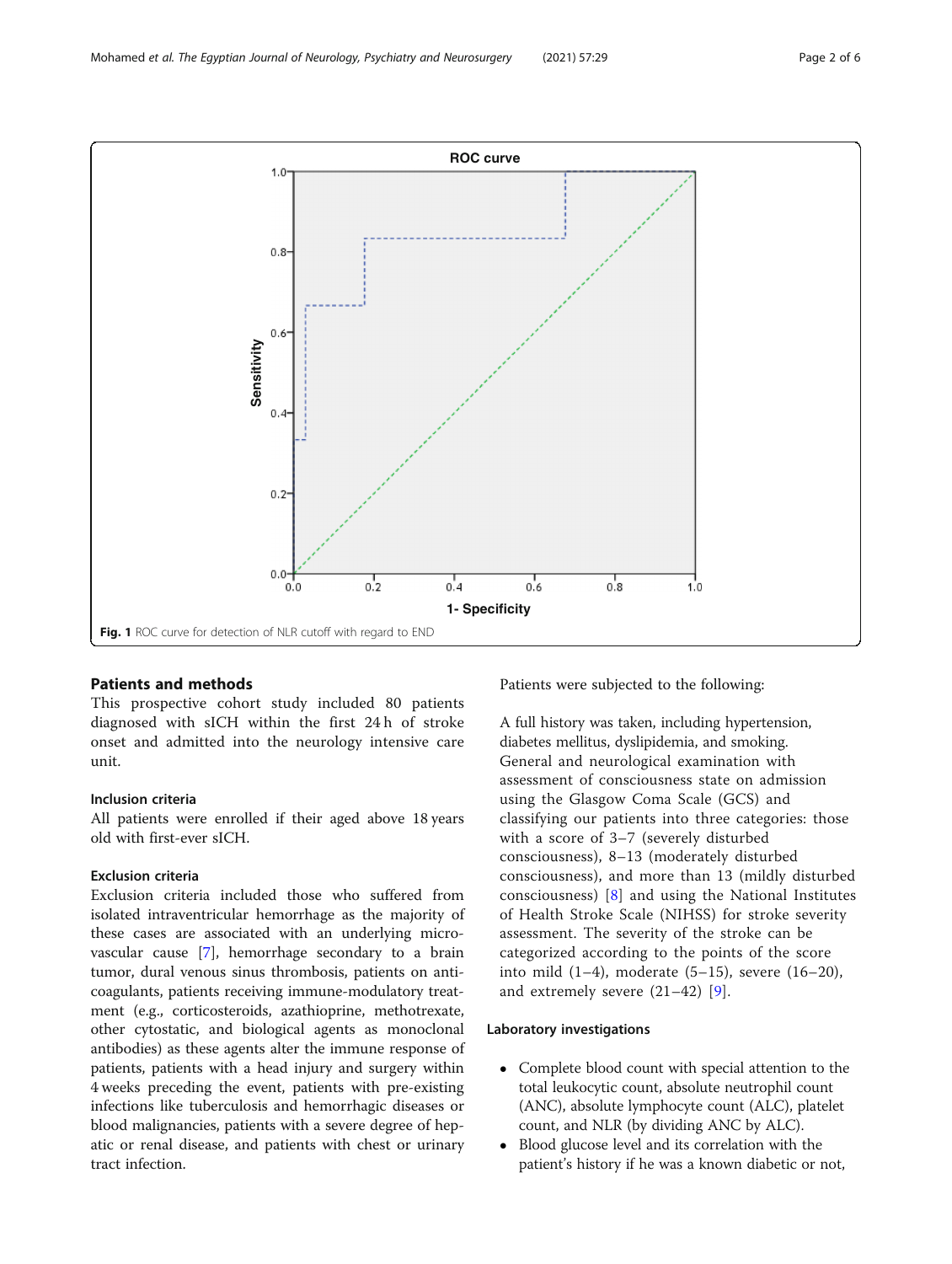to identify patients with admission stress hyperglycemia, liver and kidney functions, acute phase reactants especially CRP, and erythrocyte sedimentation rate (ESR).

### Radiological investigations

• Computerized tomography (CT): using GE ProSpeed Dual Slice F II CT with MX135 Tube. CT brain was done, for all patients, on admission with stress on the identification of the site of hematoma right or left hemispheric, supra- or infra-tentorial; the size of the hematoma is measured by the formula (equation  $A \times B \times C \times$ 0.5) where  $A$  and  $B$  indicate the largest perpendicular diameters through the hyperdense area on the CT scan, and C indicates the thickness of slice (9 mm), presence of surrounding edema, and intraventricular extension [\[10](#page-4-0)].

#### Follow-up

All patients were followed up to detect END as all patients were re-evaluated by GCS and NIHSS on the 7th day of the stroke. END was defined as four points or a greater increase in the NIHSS score or two points or a greater decrease in GCS or death or both [\[6](#page-4-0)].

#### Statistical analyses:

The data were coded and entered using the statistical package SPSS. The data were summarized using mean and SD and median and IQ range for quantitative data, and number and percentage for qualitative data. Student's t test was used to assess statistical differences between the two groups of quantitative data. Nonparametric Mann–Whitney (MW) and Kruskal–Wallis (KW) tests were used for quantitative variables, which were not normally distributed. P values less than or equal to 0.05 were considered statistically significant.

#### Results

We included in this prospective cohort study 80 adult patients with first-ever acute intracerebral hemorrhage, 61 males (76.25%) and 19 females (23.75%) with age ranged from 30 to 85 years. The mean age was  $57.132 \pm 11.37$ . Eighty-eight percent of our patients were hypersensitive, 17% were diabetic, 54% were dyslipidemic, 42% were current smokers, and the body temperature of studied patients was  $37.04 \pm 0.25$  (M  $\pm$  SD) with a median value of 37.0 and range 36.7–38.5. The patients with END presented were 21.25% (17 patients) while patients with non-END were 78.75% (63 patients). END was highly significantly associated with low grades of GCS (3–7)  $(p = 0.000)$  and high grade of NIHSS (>20)  $(p =$ 0.000) (Table 1). There was a highly statistically significant higher absolute lymphocyte count (ALC) (median =  $0.8$ , range  $0.5-1$ ) and NLR (median = 10.9, range 8.6–33.3) among END patients (Table [2](#page-3-0)). NLR had significantly positive correlation with SBP  $(p = 0.02)$ , DBP  $(p = 0.01)$ , temperature  $(p = 0.000)$ , and random blood sugar (RBS) ( $p = 0.000$ ), NIHSS  $(p = 0.049)$ , and negative significant correlation with GCS ( $p = 0.008$ ) (Table [3\)](#page-3-0). In multivariate logistic regression for independent predictors of END, we found that severe or moderate coma as assessed by GCS ( $p = 0.000$  and 0.02 respectively), extremely severe stroke as assessed by NIHSS  $(p = 0.02)$ , hematoma size  $\degree$  20.5 mm<sup>3</sup> ( $p = 0.000$ ), and NLR  $\degree$ 9.1 ( $p = 0.002$ ) were independent predictors for END (Table [4\)](#page-4-0).

#### **Discussion**

We found that 17 (21.25%) patients had END while 63 (78.75%) patients did not have END, and 85.71% of our patients had GCS score 3–7 and 23.5% of patients had GCS score 8–13 on admission which had highly

Table 1 Association of early neurological deterioration (END) with Glasgow Coma Scale (GCS) and the National Institutes of Health Stroke Scale (NIHSS) scores

|              |                          |          | $END (N = 17)$ |       | Non-END ( $N = 63$ ) |       | $X^2$ | P     |
|--------------|--------------------------|----------|----------------|-------|----------------------|-------|-------|-------|
|              |                          |          | N              | %     | N                    | $\%$  |       |       |
| <b>GCS</b>   | Severe $(3-7)$           | $N = 7$  | 6              | 85.71 |                      | 14.28 | 21.77 | 0.000 |
|              | Moderate (8-13)          | $N = 34$ | 8              | 23.5  | 26                   | 76.5  |       |       |
|              | Mild $(^{2}13)$          | $N = 39$ | 3              | 7.69  | 36                   | 92.31 |       |       |
| <b>NIHSS</b> | Mild $(1-4)$             | $N = 8$  | 1              | 12.5  | 7                    | 87.5  | 20.9  | 0.000 |
|              | Moderate (5-15)          | $N = 34$ | 1              | 2.9   | 33                   | 97.1  |       |       |
|              | Severe (16-20)           | $N = 23$ | 6              | 26.1  | 17                   | 73.9  |       |       |
|              | Extremely severe (21-42) | $N = 15$ | 9              | 60    | 6                    | 40.0  |       |       |

END early neurological deterioration, GCS Glasgow Coma Scale, NIHSS National Institutes of Health Stroke Scale

\*\*highly significant difference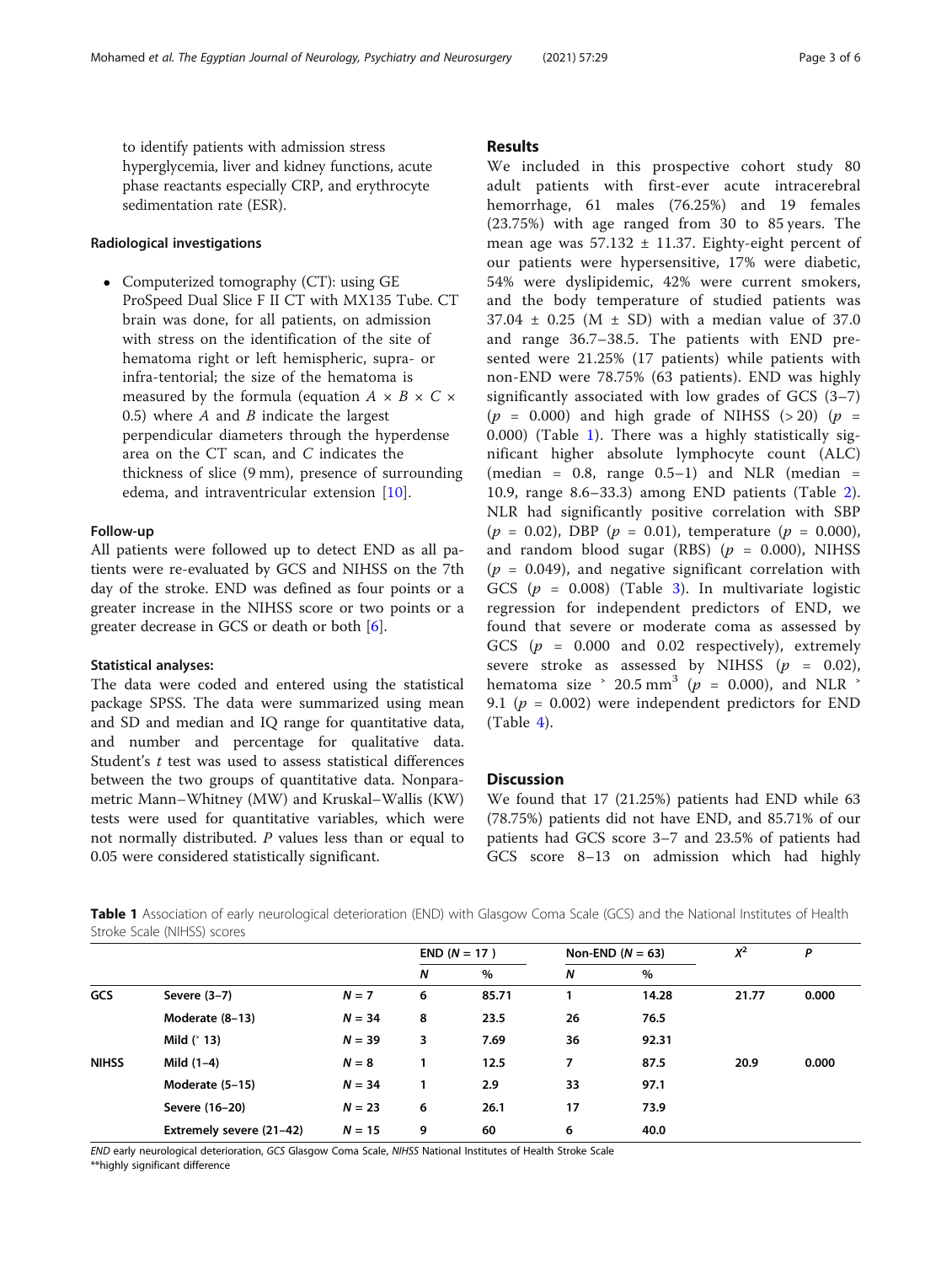|                                                     | $END (N = 17)$     | Non-END $(N = 63)$ | Mann-Whitney | P     |
|-----------------------------------------------------|--------------------|--------------------|--------------|-------|
| White blood cells (WBCs) (median-range)             | $8.8(5.6-28)$      | $9.4(2.6 - 18.2)$  | 0.2          | 0.84  |
| Absolute neutrophil count (ANC) (median-range)      | $7.1(4.6-25.5)$    | $6.8(2.1-16.6)$    | 0.84         | 0.4   |
| Absolute lymphocyte count (ALC) (median-range)      | $0.8(0.5-1)$       | $1(0.3-3)$         | 2.8          | 0.005 |
| Neutrophil-to-lymphocyte ratio (NLR) (median-range  | $10.9(8.6 - 33.3)$ | $5.4(1.3-36.2)$    | 3.7          | 0.000 |
| Erythrocyte sedimentation rate (ESR) (median-range) | $8(3.8-25)$        | $10(2 - 72)$       | 0.62         | 0.54  |
| C-reactive protein (CRP) (median-range)             | $0.34(0.44 - 385)$ | $3.4(0.23 - 86)$   | 0.58         | 0.56  |

<span id="page-3-0"></span>Table 2 Relation of early neurological deterioration (END) with laboratory parameters

END early neurological deterioration

\*\*highly significant difference

significant relationship with END outcome. The same results were obtained by [\[11](#page-5-0), [12](#page-5-0)] who found that patient's outcome was significantly related to the level of consciousness as assessed by GCS. Also, Wang et al. [[13](#page-5-0)] and Zis et al. [\[14](#page-5-0)] all determined that there is a statistically significant relation between death after ICH and the admission GCS score.

There was a highly significant statistical relation between END and NIHSS. Matched results were obtained by Cheung and Zou [[15](#page-5-0)] and Mahdy et al. [[16](#page-5-0)] who found that admission NIHSS had a statistically significant relationship with the 30-day deterioration. Essa et al. [\[17\]](#page-5-0) and Christensen et al. [\[18\]](#page-5-0) also found a significant relationship between mortality following ICH and higher admission NIHSS. Our study did not demonstrate significant relation between WBCs and END which was matched with Behrouz et al. [\[19](#page-5-0)] and El-Tallawy et al. [\[12\]](#page-5-0) who found that admission leukocytosis had no significant relation to a poor outcome. Contrary to our results, Mahdy et al. [[20](#page-5-0)] found that the elevated WBC count was statistically significantly related to overall mortality.

There was a positive correlation between NLR and admission NIHSS. This is matching with the results of Giede-Jeppe et al. [[21\]](#page-5-0) who found, in a study of 855 patients with sICH, that patients with NLR ≥

|                                      |  | Table 3 Correlation between our study parameters and |  |
|--------------------------------------|--|------------------------------------------------------|--|
| neutrophil-to-lymphocyte ratio (NLR) |  |                                                      |  |

|                                                    | r    | р     |  |
|----------------------------------------------------|------|-------|--|
| Age                                                | 0.11 | 0.29  |  |
| Systolic blood pressure                            | 0.25 | 0.02  |  |
| Diastolic blood pressure                           | 0.26 | 0.01  |  |
| <b>Temperature</b>                                 | 0.40 | 0.000 |  |
| Random blood sugar (RBS)                           | 0.39 | 0.000 |  |
| Glasgow Coma Scale (GCS)                           | 0.29 | 0.008 |  |
| National Institutes of Health Stroke Scale (NIHSS) | 0.20 | 0.049 |  |
| Hematoma volume                                    | 0.14 | 0.21  |  |
| Erythrocyte sedimentation rate (ESR)               | 0.02 | 0.34  |  |
| C-reactive protein (CRP)                           | 0.20 | 0.06  |  |
|                                                    |      |       |  |

\*significant difference

\*\*highly significant difference

4.66 showed significant associations with poorer neurological status as measured by the National Institute of Health Stroke Scale. The same results were obtained by Sun et al. [[22\]](#page-5-0) who found that higher admission NLR was associated with higher NIHSS scores in a prospective study of 352 patients with acute ICH. In the present study, the NLR values on admission did not have a statistically significant correlation with age. This is matching with the results of Wang et al. [[23\]](#page-5-0) and Wang et al. [\[24](#page-5-0)] who found that NLR on admission had no statistically significant relation to age. On the other hand, other results were in disagreement with ours [[25\]](#page-5-0), which found that age was detected in a linear correlation with NLR in a retrospectively study of 336 patients with sICH. These different results may be due to their larger sample size (336 patients), and they followed up patients up to 3 months after sICH onset. Also, there was a significant relation between END and NLR values measured on admission. This is in agreement with the results obtained by Luo et al. [[26](#page-5-0)], as they concluded that NLR values in the sICH patients rise significantly compared to that in the control group. This is also in agreement with the results obtained by Wang et al. [[24\]](#page-5-0) who found that the early rise of NLR predicts 30-day mortality in patients with sICH. Matching results were also obtained by Lattanzi et al. [\[27\]](#page-5-0) who found that NLR was significantly associated with END during the first week after ICH onset.

#### Conclusion

There are different early predictors of sICH outcome which can be classified into clinical predictors (GCS and NIHSS), laboratory predictors (NLR), and radiological predictors (large hematoma volume).

#### Recommendation

Neurologists and ICU specialists should consider adding NLR values into consideration when predicting neurological deterioration in patients with sICH, in addition to studying this point on a larger sample size in other stroke units.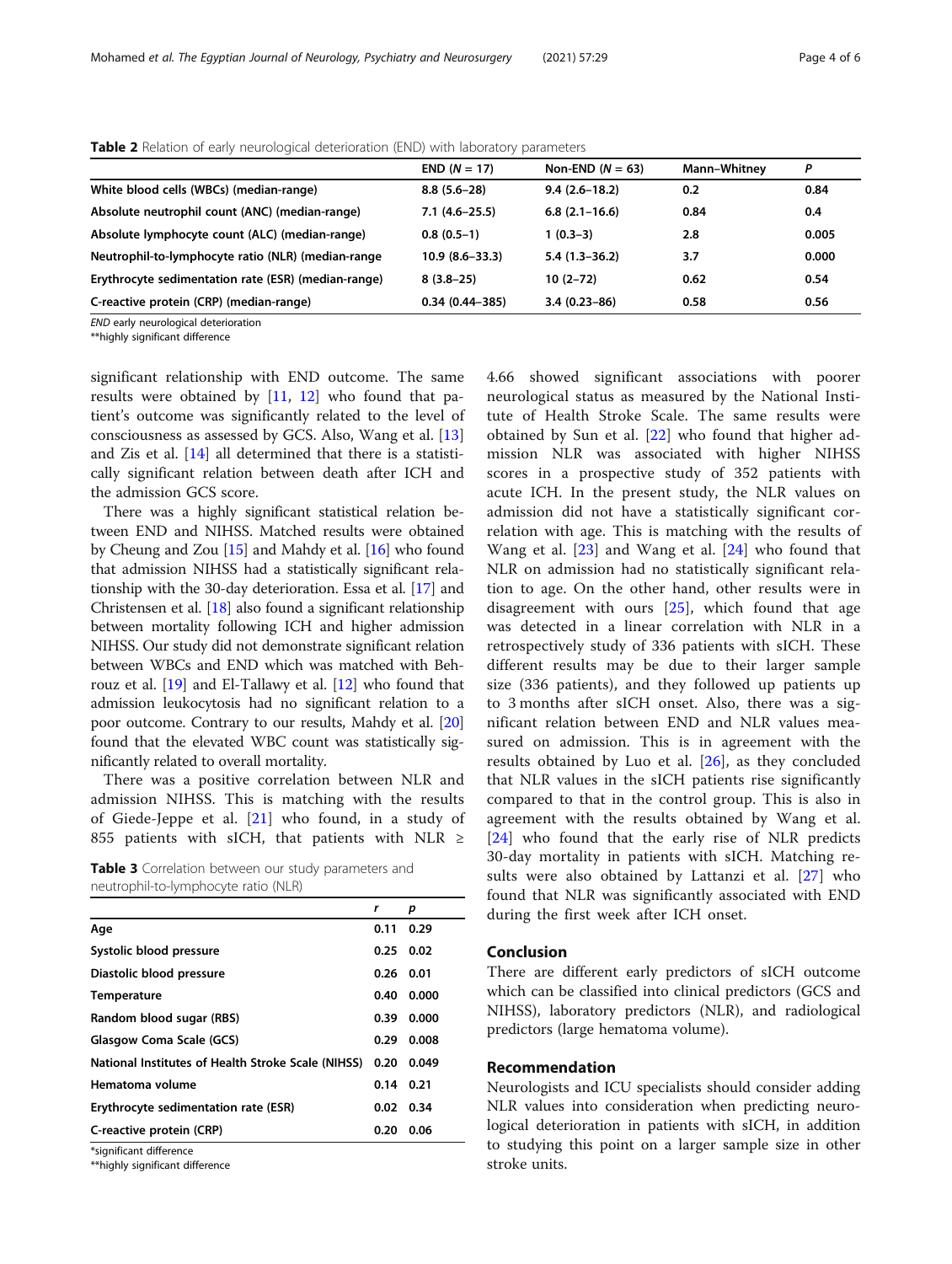#### <span id="page-4-0"></span>**Table 4** Multivariate logistic regression for independent predictors of early neurological deterioration (FND)

| <b>Predictors</b>                                    | <b>OR</b> | 95% C.I |        | p         |
|------------------------------------------------------|-----------|---------|--------|-----------|
|                                                      |           | Lower   | Upper  |           |
| Glasgow Coma Scale (GCS)                             |           |         |        |           |
| Severe                                               | 80        | 8.6     | 1320   | 0.000     |
| Moderate                                             | 3.9       | 1.05    | 20     | 0.02      |
| Mild                                                 | 1.0       |         |        |           |
| National Institutes of Health Stroke Scale (NIHSS)   |           |         |        |           |
| Mild                                                 | 1.0       |         |        |           |
| Moderate                                             | 0.25      | 0.01    | 3.8    | 0.20      |
| Severe                                               | 2.1       | 0.20    | 20.5   | 0.42      |
| <b>Extremely severe</b>                              | 9.0       | 1.00    | 90.0   | 0.02      |
| Hematoma volume (cutoff > 20.5)                      | 8.541     | 2.14    | 17.524 | $0.000**$ |
| Temperature(cutoff > 37)                             | 2.587     | 0.547   | 12.321 | 0.354     |
| Random blood sugar (cutoff > 160)                    | 1.987     | 0.245   | 12.32  | 0.541     |
| White blood cells (WBCs) (cutoff $\geq$ 8.2)         | 3.254     | 0.87    | 18.21  | 0.087     |
| Absolute neutrophil count (ANC) (cutoff $\geq 6.9$ ) | 4.258     | 0.95    | 11.21  | 0.059     |
| Neutrophil-to-lymphocyte ratio (NLR) (cutoff > 9.1)  | 5.541     | 2.11    | 25.14  | $0.002*$  |
| C-reactive protein (CRP) (cutoff $\degree$ 0.93)     | 3.547     | 0.874   | 19.654 | 0.065     |

| Cutoff<br>Area |      |          | 95% Confidence Interval |                    |  |
|----------------|------|----------|-------------------------|--------------------|--|
|                |      |          | Lower Bound             | <b>Upper Bound</b> |  |
| 0.848          | >9.1 | $0.007*$ | .646                    | 1.000              |  |

The best cutoff of NLR in END prediction was  $> 9.1$  and that had a highly significant value ( $p=0.007$ )

#### Abbreviations

sICH: Spontaneous intracerebral hemorrhage; END: Early neurological deterioration; NLR: Neutrophil-to-lymphocyte ratio; GCS: Glasgow Coma Scale; NIHSS: National Institutes of Health Stroke Scale; ANC: Absolute neutrophil count; ALC: Absolute lymphocyte count; ESR: Erythrocyte sedimentation rate; RBS: Random blood sugar

#### Acknowledgements

We acknowledge all participants of this research.

#### Authors' contributions

AEK, MEM, AHA, and WSM carried out this work. AEK designed the study, had done the statistical analysis, and wrote the manuscript. WSM and MEM did the literature search and coordinated the research team. MSM, WSM, and AHA collected the patients, gathered clinical data, and reviewed the manuscript. All authors were involved in drafting the article or revising it critically for important intellectual content, and all authors approved the final version to be published.

#### Funding

There is no source of funding for the research.

#### Availability of data and materials

Data and materials were available.

#### Ethics approval and consent to participate

The study was approved from the institutional ethics committee of Faculty of Medicine, Zagazig University (ZU-IRB#4384/19-3-2018). A written consent was taken from all of the participants after explaining the details, benefits, as well as risks to them.

#### Consent for publication

Consent for publication has been obtained from the participants involved in the study to report their individual patient data.

#### Competing interests

The authors declare that they have no competing interests

#### Received: 31 March 2020 Accepted: 28 December 2020 Published online: 25 February 2021

#### References

- 1. Feigin VL, Lawes CM, Bennett DA, Anderson CS. Stroke epidemiology: a review of population-based studies of incidence, prevalence, and casefatality in the late 20th century. Lancet Neurol. 2003;2:43–53.
- 2. Mayer SA, Sacco RL, Shi T, Mohr JP. Neurologic deterioration in noncomatose patients with supratentorial intracerebral hemorrhage. Neurology. 1994;44:1379–84.
- 3. Xi G, Keep RF, Hoff JT. Mechanisms of brain injury after intracerebral hemorrhage. Lancet Neurol. 2006;5:53–63.
- 4. Castillo J, Dávalos A, Alvarez-Sabín J, Pumar JM, Leira R, Silva Y, et al. Molecular signatures of brain injury after intracerebral hemorrhage. Neurology. 2002;58:624–9.
- 5. Di Napoli M, Godoy DA, Campi V, Masotti L, Smith CJ, Parry Jones AR, et al. C-reactive protein in intracerebral hemorrhage: time course, tissue localization, and prognosis. Neurology. 2012;79:690–9.
- 6. Lattanzi S, Cagnetti C, Provinciali L, Silvestrini M. Neutrophil-to-lymphocyte ratio predicts the outcome of acute intracerebral hemorrhage. Stroke. 2016; 47:1654–7.
- 7. Hilkens NA, van Asch CJ, Rinkel GJ, Klijn CJ. Yield of angiographic examinations in isolated intraventricular hemorrhage: a case series and systematic review of the literature. Eur Stroke J. 2016;1(4):288–93.
- 8. Teasdale G, Jennett B. Assessment of coma and impaired consciousness: a practical scale. Lancet. 1974;304(7872):81–4.
- 9. Adams H, Davis P, Leira E, Chang K-C, Bendixen B, Clarke W, et al. Baseline NIH Stroke Scale score strongly predicts outcome after stroke: a report of the Trial of Org 10172 in Acute Stroke Treatment (TOAST). Neurology. 1999; 53(1):126–31.
- 10. Kothari RU, Brott T, Broderick JP, Barsan WG, Sauerbeck LR, Zuccarello M, et al. The ABCs of measuring intracerebral hemorrhage volumes. Stroke. 1996;27(8):1304–5.